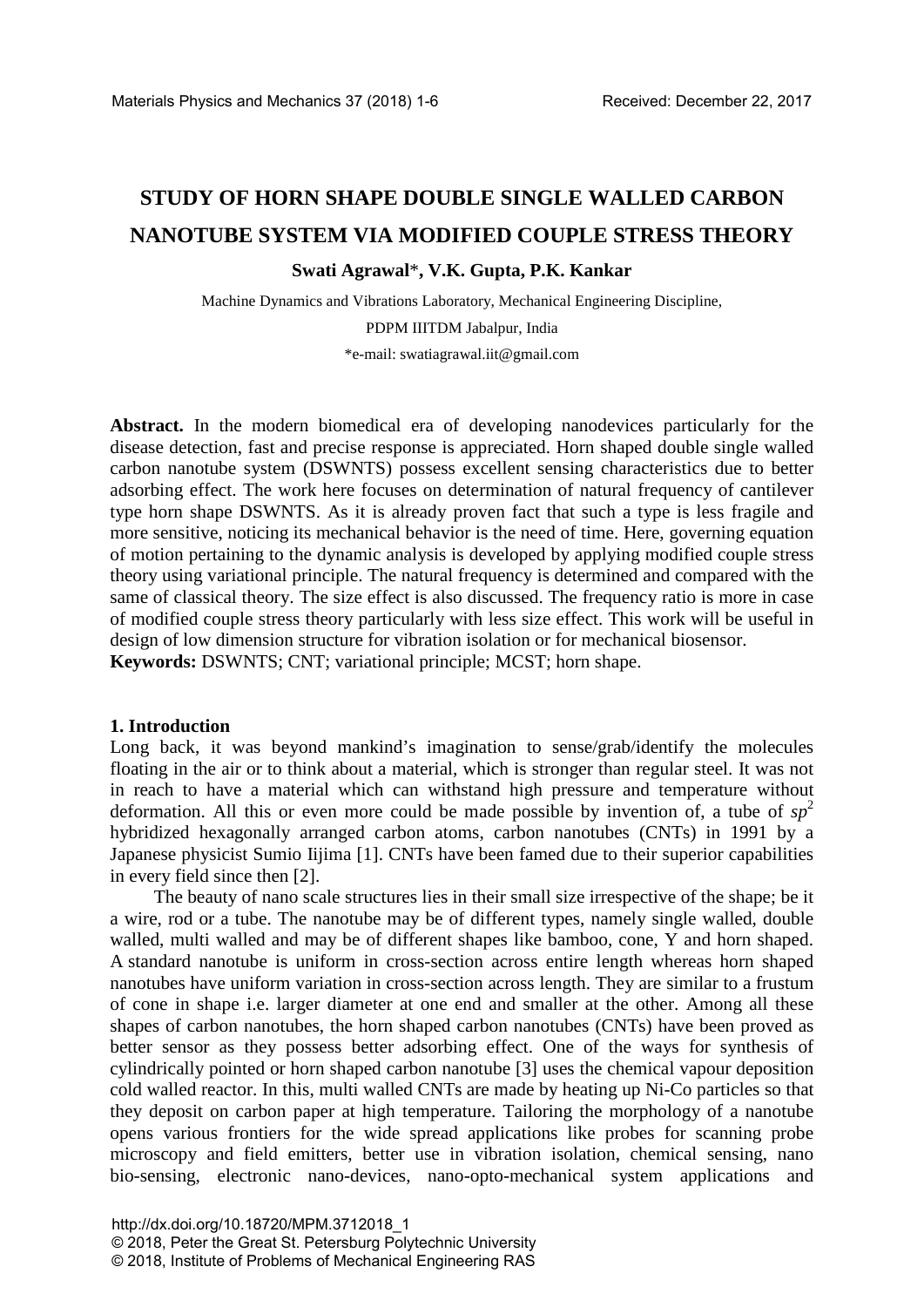nanocomposites [4]. Authors reported an easier method of making horn shape multi-walled CNTs using carbon tetrachloride as a carbon source and metallic copper as reductant [5]. An idea of making nitrogen doped horn shape CNT was then conceptualized by the reduced reaction of pentachloropyridine with sodium [6]. The temperature in this process reached to 350 °C. If the tapered CNT is grown through thermal catalytic reactions using activated carbon powders in a high temperature resistance furnace, it leads to better yield, stability and alignment [7]. Likewise, there are multiple ways reported for making different shapes of CNTs.

Since the horn shape CNTs are less fragile and more sensitive [8], study of mechanical behavior is essential. Most of the studies in this field consider CNT as a beam element. Various methods (analytical/approximate/experimental/exact) have been utilized for the frequency analysis of tapered beam for different end support conditions like simply supported, clamped [9 – 14]. Only one manuscript is found by authors for study of tapered beam of circular cross-section [13]. This lead to the suitability of thought of having a CNT of tapered cross-section, i.e. horn shape CNT to be used in the bio-sensing application. The analysis of CNT having shape other than regular, has been made with a view of potential applications related to the fracture toughness measurement [15], energy harvesting [16], neural recording [17] and mass sensing [18]. The tapered CNT has opened various frontiers; this study uses the purpose of sensor application with better response time.

A promising direction to develop CNT as a biosensor is to use intermediate materials such as polymers between CNTs. One such simplest nanotube system is DSWNTS, which has two single walled CNTs, attached together with the help of elastic medium [19]. Such a nanotube system may be very well used for acoustic and vibration isolation like macro double beam system [20, 21]. Many nano-scale structures are studied using MCST and the same are given in literature  $[22 - 27]$ . Eminent researchers have suggested to use the variational principle approach in accordance with higher order theory to model the governing equations of motion, for nano- and micro-structures, be it static or dynamic [28, 29].

To the best of authors' knowledge, no one has ever reported a combination of horn shape single walled CNTs to make a nanostructure. Combined benefits can be achieved if such a model made using MCST. Present study assumes CNTs equivalent to continuous Euler Bernoulli beams, attached together with a continuous elastic medium. Horn shape DSWNTS has CNTs of horn shape, in which diameter of tube continuously decreases from one end to the other. Such tapered shape provides better sensing capability. A governing equation of motion is developed for the dynamics of horn shape DSWNTS. It is done using modified couple stress theory with variational principle approach. The variation is clearly shown and results are compared with those obtained using classical theory. This work is highly useful to design a low dimension structure for vibration isolation or a mechanical biosensor.

#### **2. Mathematical formulation**

This section covers the detailed description of definition of problem. Also, the fundamental of MCST is presented, which is used to model the governing equation to obtain the natural frequency of the horn shape DSWNTS.

**Structure of the problem.** A combination of two horn shaped single walled carbon nanotubes, attached together with the help of elastic medium (polymer like polyethylene or epoxy), is studied for free vibration analysis in this paper. Both the nanotubes are assumed equivalent to Euler Bernoulli beams of tapered shape. Horn shape DSWNTS has two tapered or horn shaped nanotubes of same bending rigidity (*EI*), mass (*m*), length (*L*) and density (*ρ*). The stiffness of elastic medium is taken as K. The transverse displacements of two nanotubes are represented by  $w_1$  and  $w_2$ , respectively. The Cartesian coordinate system  $(x, y, z)$  is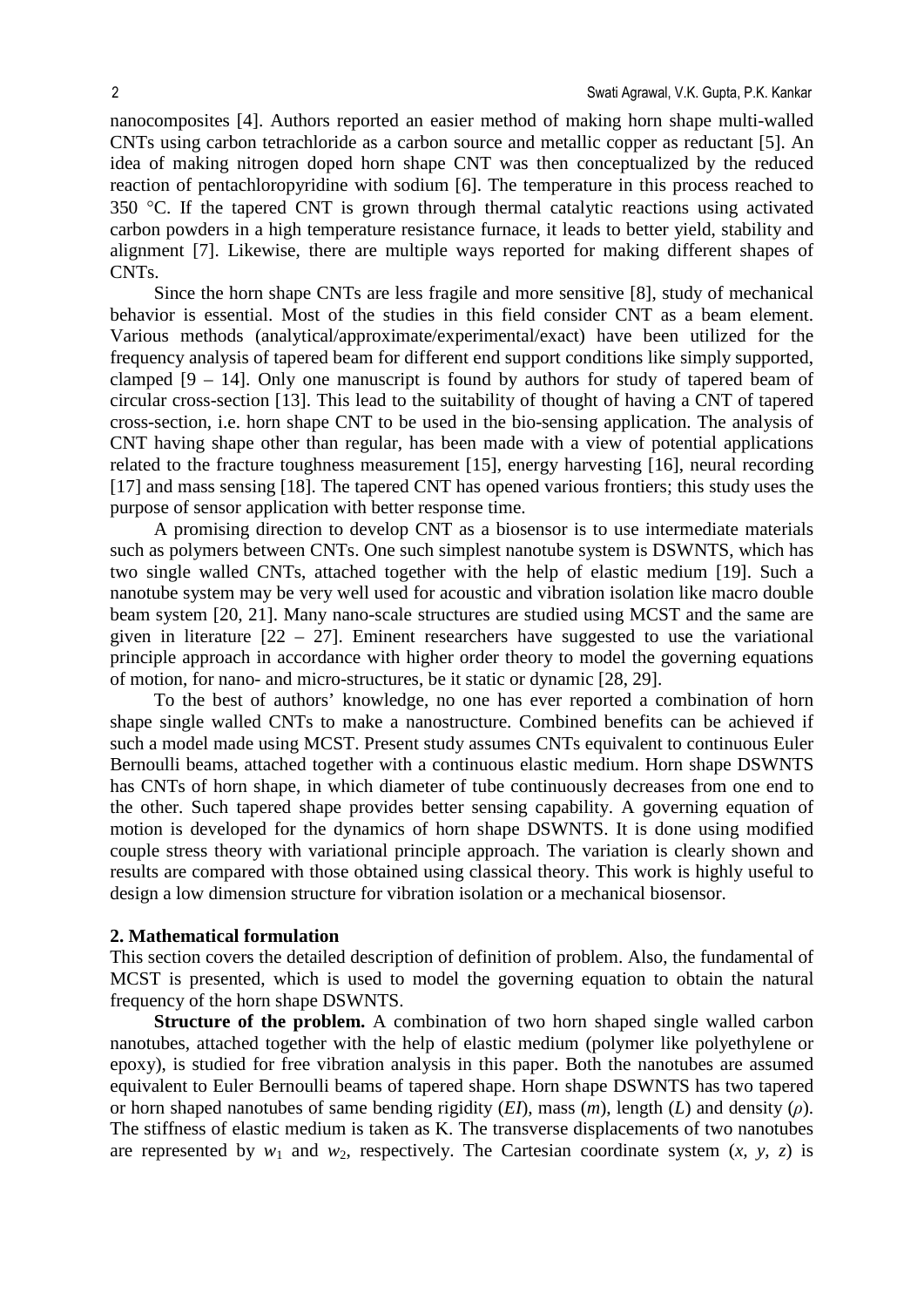adopted for the modeling as represented in Fig. 1 where displacement components *u*, *v* and *w* of displacement vector u; have general representations as that of Euler Bernoulli beam model.

**Non-classical theory.** It has been a challenging task to shortlist the efficient and appropriate way to solve the problem at nanoscale. The experimental facility is pretty expensive and handling the specimen is a tedious task. On the other hand, the molecular dynamic simulation packages are costly and involve a lot of time due to large amount of data. It is so because each point mass of carbon nanotube is modelled and forces between the bonds are also considered [22]. All this have become limitations of atomistic modelling which can be overcome by using continuum modelling. The classical continuum theories do not consider the parameter of size effect in it. The non-classical theories have emerged as the most effective to handle problems of nanoscale structures due to consideration of size effect. There exists different kind of higher order or non- classical theories. Couple stress theories have come up with the idea of couple stress tensor so as to include the effect of curvature of CNT [23]. Of all, modified couple stress theory (MCST) has only one material length scale parameter to define the small scale effect [24]. Therefore, it is mathematically more convenient and better due to inclusion of symmetric couple stress tensor.

A simplest model to find the transverse deflection, for a single beam of uniform crosssection was presented using MCST [25]. It gave the idea of comparing the result obtained with those of MCST so that importance of this higher order theory could be understood. Likewise, several works have been reported on CNT using modified couple stress theory, only some of them are cited here [26, 27]. Since the commencement of famous MCST by Yang et al. in 2002 [24], the studies of nanostructures are better attempted, than using classical elasticity theory. Symmetric couple stress tensor and one length scale parameter are two most favorable characteristics of this non-classical/higher order theory. According to authors' definition, the strain energy density of a three dimensional isotropic body, occupying the volume  $\Omega$  is given by [25]

$$
U = \frac{1}{2} \int_{\Omega} \left( \sigma_{ij} \varepsilon_{ij} + m_{ij} \gamma_{ij} \right) d\Omega \quad . \tag{1}
$$

This strain energy, explained by equation (1), contains the obvious meaningful terms [25] on MCST.



**Fig. 1.** Horn shaped double single walled carbon nanotube system.

**Governing equation of motion.** The literature suggests the use of Hamilton's principle to derive the governing equation of motion for any dynamic analysis. Considering horn-shape DSWNTS as a conservative system, Hamilton's principle states that ″the actual solution of any system, among all the paths between two states within a prescribed time interval, keeps the Lagrangian to a minimum value″.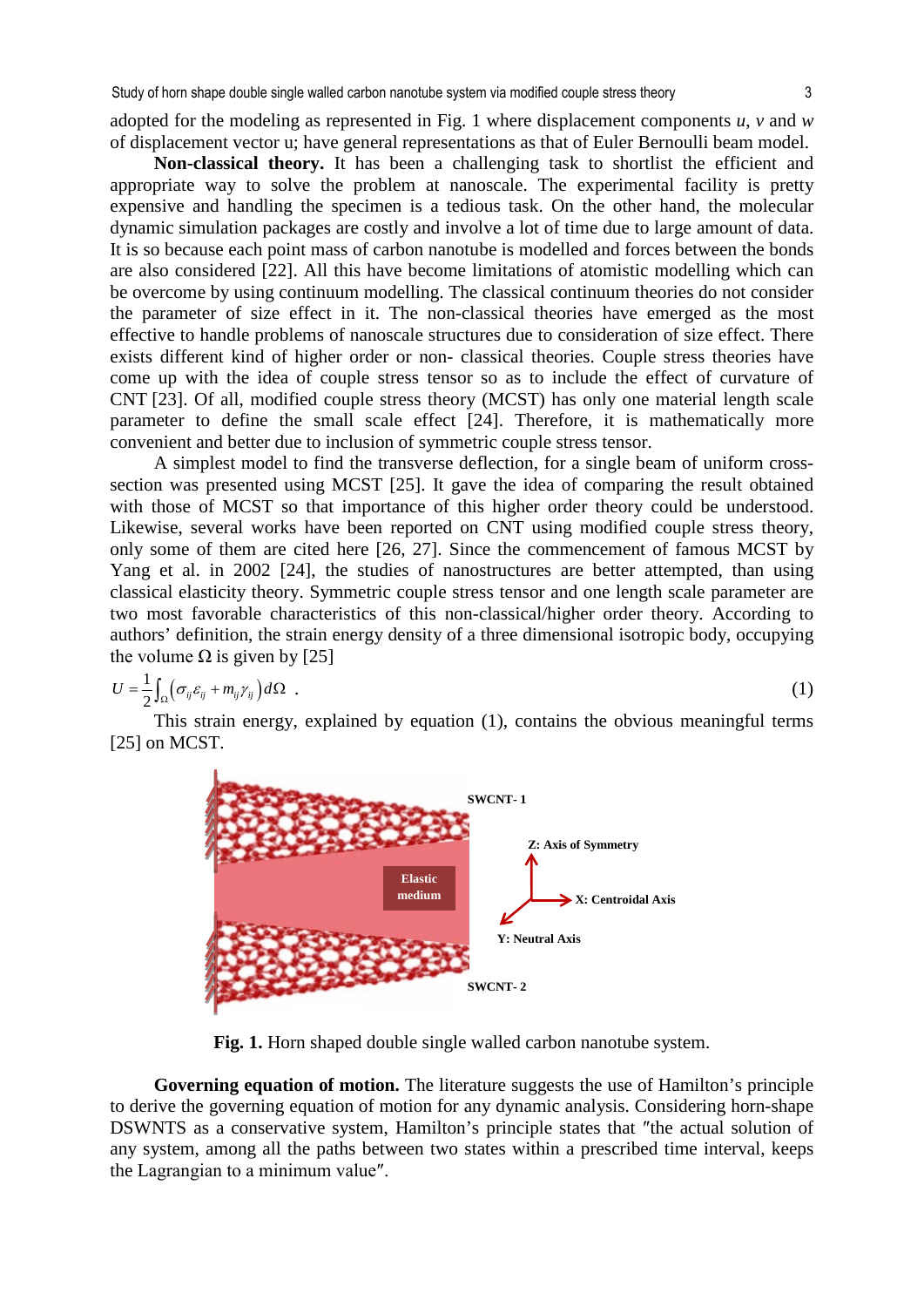If  $A_x$  is the area of cross-section,  $I_x$  is the moment of inertia of the cross-section area, the radius function  $r<sub>x</sub>$  is also a gradient and assumed to be varied as [18]:

$$
r_x = \frac{r_0 - r_L}{L} + r_0 = \varepsilon \chi + r_0 \tag{2}
$$

$$
A_x = \gamma x + n, \qquad \left(\gamma = 2\varepsilon \delta \pi, n = 2\pi r_0 \delta\right)
$$
\n(3)

$$
I_x = \frac{\pi}{4} \left[ \left( r_x + \frac{\delta}{2} \right)^4 - \left( r_x - \frac{\delta}{2} \right)^4 \right].
$$
 (4)

The variation in kinetic energy of the horn shape DSWNTS is given as

$$
\delta T = \frac{1}{2} \int_{x=0}^{L} \rho A_x \delta \left( \frac{\partial u_1}{\partial t} \right)^2 dx + \frac{1}{2} \int_{x=0}^{L} \rho A_x \delta \left( \frac{\partial u_2}{\partial t} \right)^2 dx \tag{5}
$$

Strain energy density defined by MCST is given as [25]

$$
U = -\frac{1}{2} \int_{x=0}^{L} M_{c_1} \frac{d^2 u_1}{dx^2} dx - \frac{1}{2} \int_{x=0}^{L} M_{c_2} \frac{d^2 u_2}{dx^2} dx + \frac{1}{2} K (u_1 - u_2)^2 , \qquad (6)
$$

where

$$
M_{c_1} = M_{x_1} + Y_{xy_1} = -(EI_x + \mu A_x l^2) \frac{d^2 u_1}{dx^2}
$$
\n(7)

$$
M_{c_2} = M_{x_2} + Y_{x_{y_2}} = -(EI_x + \mu A_x l^2) \frac{d^2 u_2}{dx^2}
$$

The variation in work done in the absence of body force is:

$$
\delta W = \int_{x=0}^{L} q(x)u_1(x)dx + \int_{x=0}^{L} q(x)u_2(x)dx
$$
\n(8)

Application of the Hamilton's principle gives a set of two uncoupled linear differential equations. Let us substitute the following relation for making two uncoupled differential equations coupled [20]:

$$
u(x,t) = u_1(x,t) - u_2(x,t) \tag{9}
$$

The governing equation of motion is obtained as

$$
\frac{d^2}{dx^2} \left( EI_x + \mu A_x l^2 \right) \frac{d^2 u}{dx^2} + \rho A_x \frac{d^2 u}{dt^2} + 2Ku = 0 \,. \tag{10}
$$

The boundary conditions are:

$$
u\Big|_{x=0} = 0 \qquad \qquad u^{'}\Big|_{x=0} = 0 \qquad \qquad u^{''}\Big|_{x=L} = 0 \qquad \qquad \left(EI + \mu A l^2\right).u^{''}\Big|_{x=L} = 0 \qquad (11)
$$

Equation (10) is then solved using method of separation of variables and results for natural frequency are plotted for this analytical solution.

### **3. Result and discussion**

In this section, numerical results are presented for the natural frequency of a horn shape DSWNTS, according to the solution procedure given in Section 2.3. The effect of variation in small length scale parameter and importance of using MCST for a nanostructure are studied. The geometry of the nanostructure under consideration is considered as follow. In the computation, some parameters are used, which are stated here [18]. The Young's modulus (*E*) is taken as 1 TPa, the mass density  $(\rho)$  as 2:24 gm/cm<sup>3</sup>, the effective tube thickness  $(\delta)$  as 0.34 nm, the length of the horn shape SWCNTs (*L*) as 22 nm, and the radius of the clamped end is taken as 0.8 nm. The radius ratio is taken as  $r_L = r_0$ , which is assumed to vary from 0.5 to 1. The small length scale parameter (*l*) in Fig. 3a is taken as 5 nm. All the results shown are for equivalent stiffness  $K = 5$ . The poison's ratio *v* is assumed as 0.38 [25]. Both the nanotubes are assumed to have the same geometrical and material properties.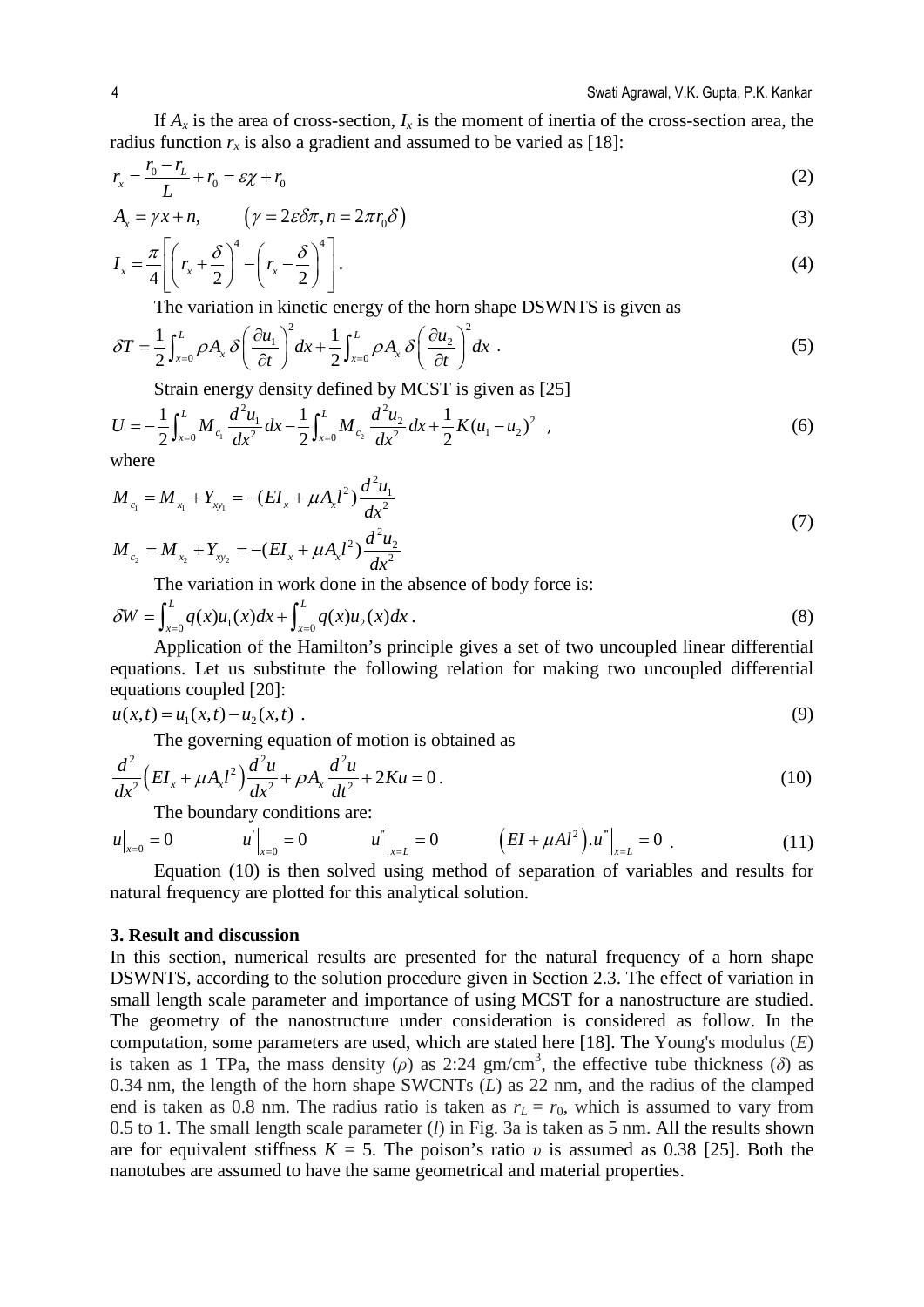Study of horn shape double single walled carbon nanotube system via modified couple stress theory 5

The study presented here is for free vibration analysis of horn shape DSWNTS. Fig. 2 depicts the frequency ratios plotted against radius ratio of a horn shape DSWNTS for different size effect. It is found by comparing Fig. 2a and Fig. 2b that the natural frequency of the system becomes higher for the lesser values of material length scale parameter. As it is known, better sensors are better resonators and better resonators are more sensitive to the frequency change even of small amount. Higher frequencies, even for smaller changes on the resonator, make the resonator used as biosensor better. It shows that the system under study is the most efficient resonator, so use as a base for designing a bio-sensing device smaller material length scale parameter (*l*) is always a good decision. It is so due to the length scale parameters in any higher order theory are the responsible agents for considering each point mass in the nanostructure. So, as this value is smaller, more efficient result is found out.



**Fig. 2.** Frequency ratio plotted against radius ratio of a horn shape DSWNTS for different size effect: (a)  $l = 3$  nm, (b)  $l = 5$  nm.



**Fig. 3.** Natural frequency *vs* radius ratio in case of: (a) MCST, (b) Classical theory.

It is deduced from Fig. 3a and 3b, MCST is a better one to study a nanosystem because it can obtain higher frequency compared to classical theory. Since classical continuum theory does not have a provision of considering atomic distances of nano-scale object, it certainly gives lesser frequency. For the modern biomedical applications, the most sensitive devices are required. So, the structure of such devices must be designed using a higher order theory. This result justifies the applicability of MCST as the involved computation time is less as compared to other higher order theories due to one parameter to consider the size effect. Further, it can be tested for other lengths of SWCNTs and other properties of elastic medium.